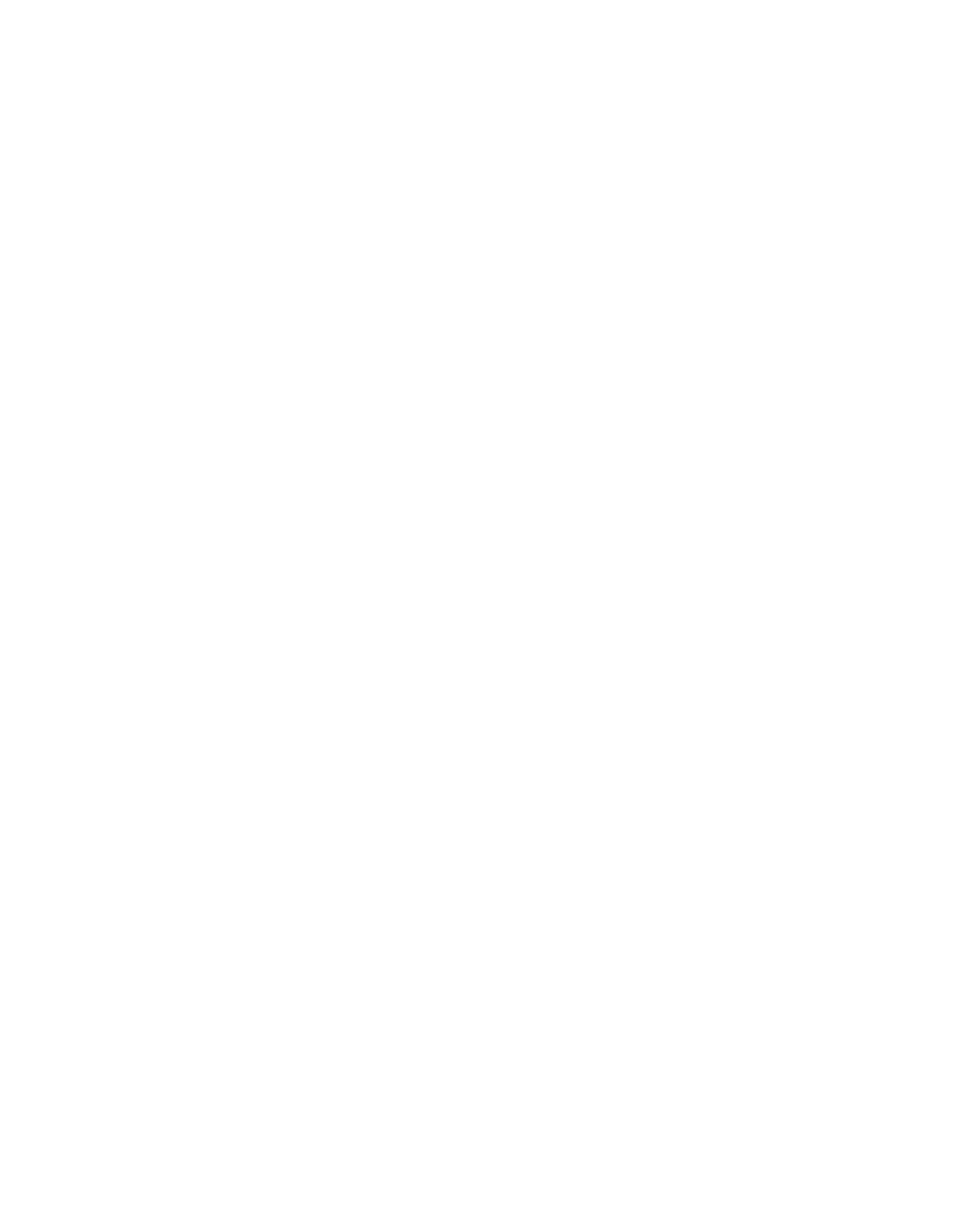The following is an introduction to the project-specific and cumulative environmental analysis and general assumptions used in the analysis. The reader is referred to the individual technical sections of this Draft Environmental Impact Report (Draft EIR) regarding specific assumptions, methodology, and significance criteria used in the analysis.

## **ANALYSIS ASSUMPTIONS GENERALLY USED TO EVALUATE THE IMPACTS OF THE PROJECT**

## BASELINE ENVIRONMENTAL CONDITIONS ASSUMED IN THE DRAFT EIR

Section 15125(a) of the California Environmental Quality Act (CEQA) Guidelines requires that an EIR include a description of the physical environmental conditions in the vicinity of the project, as they exist at the time the Notice of Preparation (NOP) is published. The CEQA Guidelines also specify that this description of the physical environmental conditions is to serve as the baseline physical conditions by which a lead agency determines whether impacts of a project are considered significant. For the proposed Project, the physical environment as it existed at the time the NOP was published serves as the baseline.

The environmental setting conditions of the Project area and the surrounding area are described in detail in the technical sections of this Draft EIR (see Sections 5.1 through 5.13). In general, these setting discussions describe the setting conditions as they existed when the NOP for the Project was released in April 2013.

## PROJECT BUILDOUT ASSUMPTIONS

The Draft EIR impact analysis is based on the maximum buildout conditions allowed by the land use designations and zoning districts proposed within the Project area. **Table 2.0-2** (see Section 2.0, Project Description) identifies the potential population and employment that would be generated with development of the Project area. Operational impacts of the Project are based on Project buildout.

The Project includes a Sports Complex Overlay intended to allow the future development of large sports complex and supportive uses within the Project area. The Notice of Preparation for the Project provided a location of the overlay in the northeastern portion of the Project area. However, since circulation of the NOP, the land use plan has been amended to not include a location for the overlay. The City will continue to work with property owners in the Project area to find a suitable location for the sports complex.

Because the location and details of the sports complex are not currently known, a comprehensive analysis of the sports complex is not possible at this time. For instance, without details of the size of stadium, number of fields, type of field (e.g., natural versus artificial turf), and number and size of support uses, the intensity of the sports complex cannot be estimated. The location of the sports complex is also important to the analysis to determine the types of uses that would be adjacent to this use and what uses within the Project area would be replaced by the sports complex. Topics such as demand for utilities or services cannot be accurately determined at this time, and the Draft EIR does not speculate as to impacts in these areas. CEQA Guidelines Section 15145 addresses speculation in and EIR: "If, after thorough investigation, a lead agency finds that a particular impact is too speculative for evaluation, the agency should note its conclusion and terminate discussion of the impact." In those instances in which there is not sufficient information to determine the effects associated with the sports complex, the Draft EIR advises the reader of the speculative nature of the impact and terminates the discussion.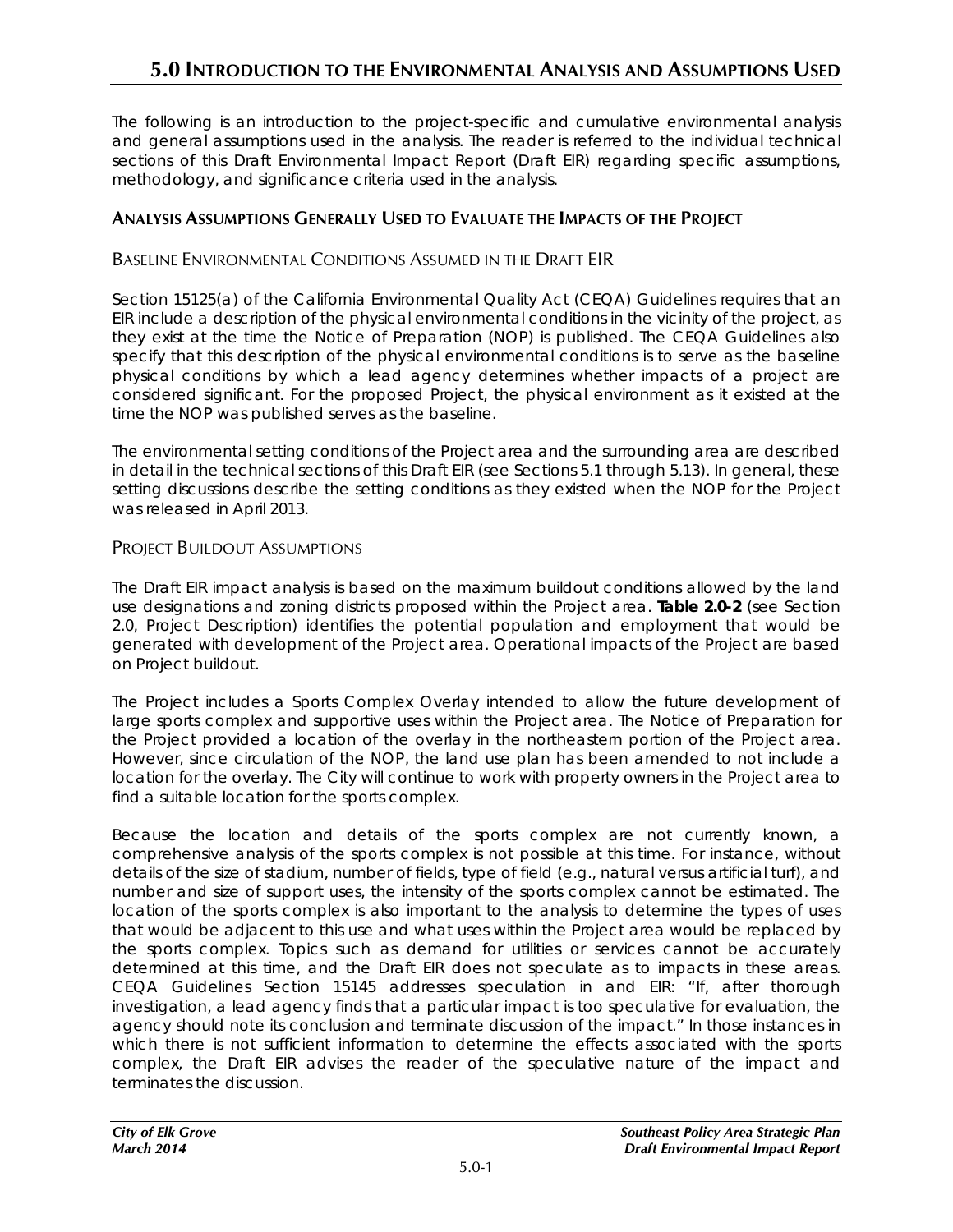## APPROACH TO THE PROJECT ANALYSIS

Sections 5.1 through 5.13 of this Draft EIR contain a description of current setting conditions (including applicable regulatory setting), an evaluation of the direct and indirect environmental effects resulting from implementation of the proposed Project, identification of measures that mitigate the identified significant environmental effects, and, if applicable, identification of whether significant environmental effects of the proposed Project would remain after application of proposed mitigation measures. The individual technical sections of the Draft EIR follow the following format.

## **Existing Setting**

This subsection includes a description of the physical conditions associated with the technical area of discussion, consistent with CEQA Guidelines Section 15125. As identified above, the existing setting is based on conditions as they existed when the NOP for the Project was released.

## **Regulatory Framework**

This subsection describes applicable federal, state, regional, and local plans, policies, laws, and regulations that apply to the technical area of discussion.

#### **Impacts and Mitigation Measures**

The Impacts and Mitigation Measures subsection of each technical section identifies direct and indirect environmental effects associated with implementation of the proposed Project and identifies proposed measures to mitigate environmental effects, where applicable. Environmental effects are determined by comparing the existing environmental setting with build out of the proposed Project. A statement is included in each impact discussion identifying the level of significance the impact will have before and after mitigation. Standards of significance are identified and utilized to determine whether identified environmental effects are considered "significant" and require the application of mitigation measures. Each environmental impact analysis is supported by substantial evidence included in the discussion.

Feasible mitigation measures that could minimize significant adverse impacts are discussed, after which the impact discussion notes whether the impact has been mitigated to a less than significant level or remains significant and unavoidable. CEQA requires that mitigation to lessen the environmental impact must be feasible. CEQA Guidelines Section 15126.4(a)(1) states, "An EIR shall describe feasible measures which could minimize significant adverse impacts…" Feasible is defined as "capable of being accomplished in a successful manner within a reasonable period of time, taking into account economic, environmental, social, and technological factors" (CEQA Section 21061.1).

## **Off-site Improvements to Accommodate the Project**

As discussed in Chapter 2, Project Description, the Project area was included in the Elk Grove General Plan as an area for future development. Consequently, long range infrastructure plans for the City included infrastructure to support development of the Project area and as other projects were proposed in the vicinity of the Project area, those projects included infrastructure that would accommodate demand from the proposed Project and the impacts of the infrastructure were considered in the environmental documents for those projects.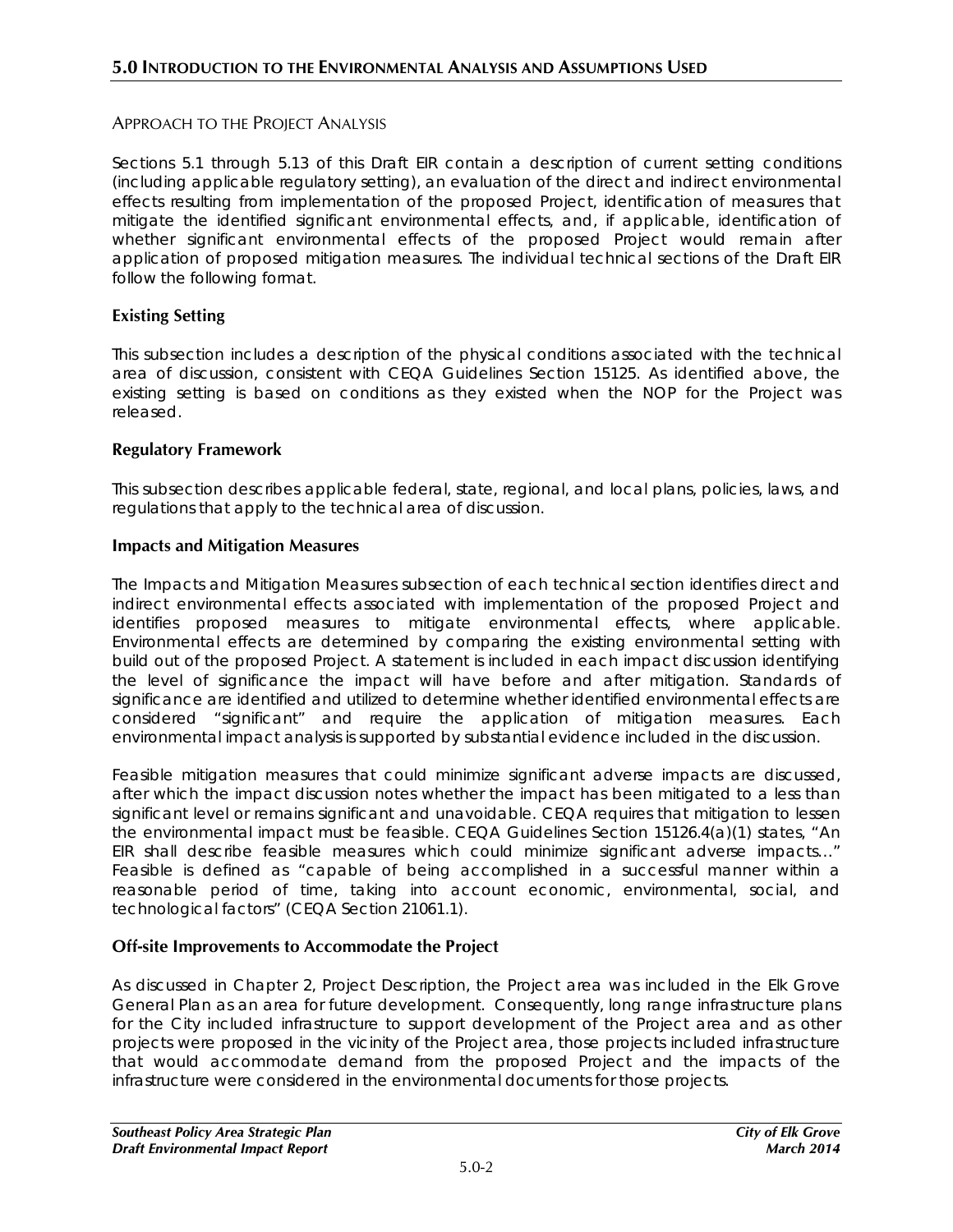## Off-site Water Improvements

The proposed project will require connection to existing water pipes along Bilby Road, Bruceville Road, Big Horn Boulevard, and Lotz Parkway. These pipes were assumed in the Laguna Ridge Specific Plan, the Sterling Meadows project, the Lent Ranch (Promenade) project, and East Franklin Specific Plan and the impacts associated with these water lines were analyzed in their respective environmental documents. The SCWA Zone 40 Water System Infrastructure Plan also identified a number of well sites within the Laguna Ridge Specific Plan and Sterling Meadows project that would serve the proposed Project, as well as other development in the area.

## Off-Site Sewer Improvements

The ultimate outfall for most of the sewage collected in the Project area would be the Laguna Ridge South Lift Station, which was analyzed as part of the Laguna Ridge Specific Plan. The Project may require the one or more of the following improvements as part of the development of the Laguna Ridge South Lift Station:

- Extend the existing, unused force mains in Bruceville Road from their current terminus to the new pump station site
- If additional capacity is needed, extend and upsize these existing, unused force mains, or
- Construct a new force main parallel to the existing force mains in Bruceville Road to an available outfall north of the Project (e.g., Whitelock Parkway).

The final list of improvements will be determined through the preparation of the Level III Sewer Study for the Laguna Ridge South Lift Station.

If future shed shifts are proposed for areas on the eastern portion of the Project area, allowing for a portion of the Project to sewer to the existing Elk Grove Promenade Lift Station, improvements to existing sewer facilities within the Elk Grove Promenade Sewer Study area will likely be necessary. These potential improvements include, but not limited to, the following:

- Upsizing and/or addition of pumps at the lift station site
- Expansion of the existing wet well at the lift station site
- Upsizing of the existing forcemain(s) and/or installation of parallel forcemain(s) from the lift station to the existing outfall at East Stockton Boulevard

The determination of improvements necessary to support a possible shed shift will be identified as part of a subsequent Level III Sewer Study for the area that would be sewered to the Elk Grove Promenade Lift Station.

#### Off-site Drainage Improvements

As part of the drainage system for the Project, it is proposed that some excavation be performed to deepen the existing channel downstream of Bruceville Road. The off-site excavation is intended only to provide extra depth in the on-site channel and is not intended to provide a significant increase in capacity downstream of Bruceville Road. It is estimated that the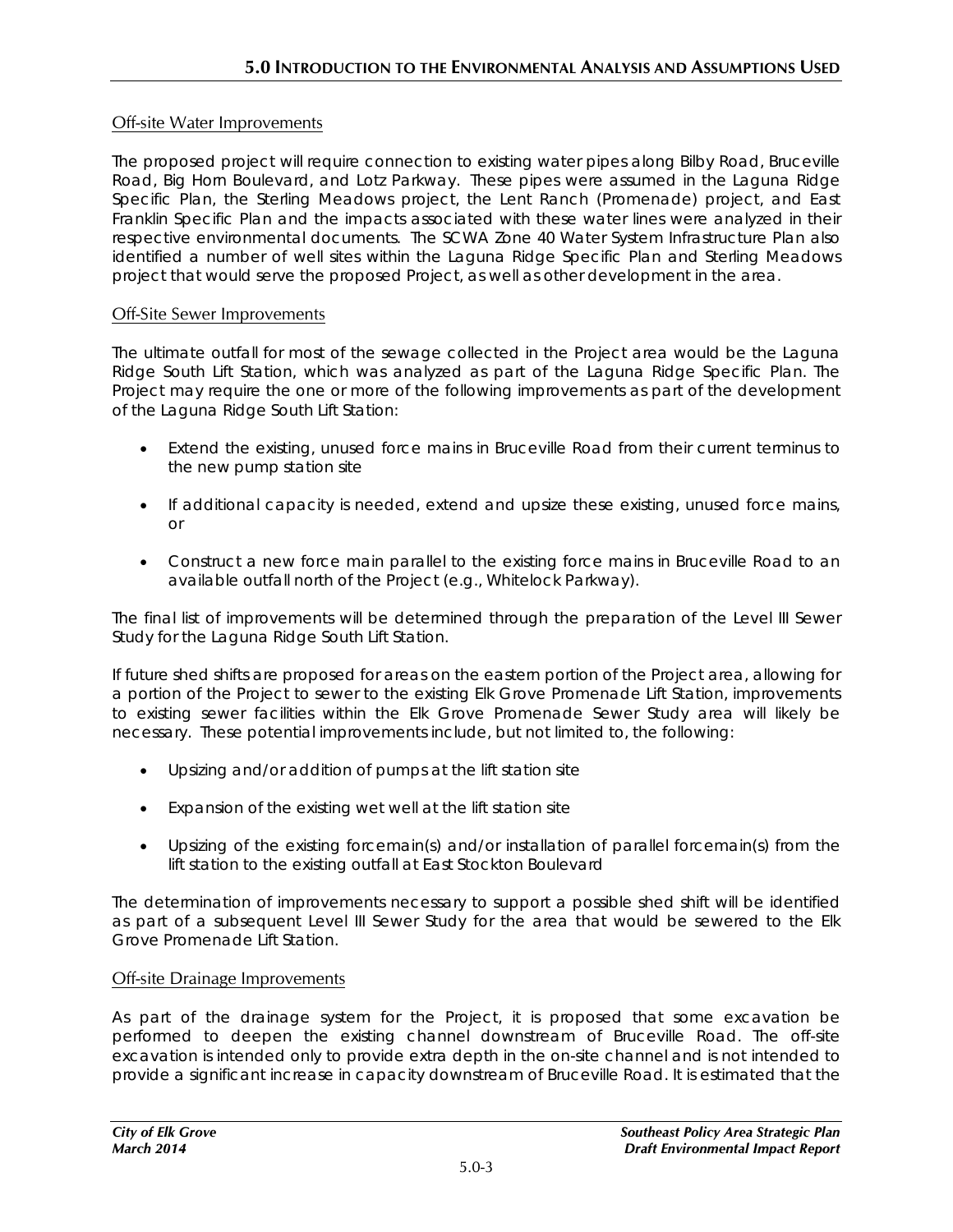pilot channel would extend approximately 3,200 feet downstream of Bruceville Road and the average depth of excavation would be approximately 1.8 feet.

#### APPROACH TO THE CUMULATIVE IMPACT ANALYSIS

#### **Definition of Cumulative Setting**

CEQA Guidelines Section 15130(a) requires that an EIR "discuss cumulative impacts of a project when the project's incremental effect is cumulatively considerable." CEQA Guidelines Section 15130(b) states, "The discussion of cumulative impacts shall reflect the severity of the impacts and their likelihood of occurrence, but the discussion need not provide as great detail as is provided for the effects attributable to the project alone. The discussion should be guided by standards of practicality and reasonableness, and should focus on the cumulative impact to which the identified other projects contribute rather than the attributes of other projects which do not contribute to the cumulative impact."

For this Project, the cumulative setting conditions considered in this Draft EIR generally encompass the cumulative setting conditions considered in the City of Elk Grove General Plan (adopted November 2003 and including amendments through February 2014) and include buildout of the Laguna Ridge Specific Plan, Sterling Meadows, the Elk Grove Promenade/Lent Ranch Marketplace adjacent to the Project as well as other proposed development projects in the City, unless otherwise noted (see **Table 5.0-1**). However, the cumulative setting varies for each environmental issue area, depending on the resources affected and any relevant boundaries, such as the Sacramento Valley Air Basin for air quality resources. Each technical section of the Draft EIR includes a description of the geographic extent of the cumulative setting for that resource based on the characteristics of the environmental issues under consideration as set forth in Section 15130(b) of the CEQA Guidelines.

| Project                                       | <b>Characteristics</b>                                                                                                                                                                                                                                  | Location                                                             | <b>Status</b> |
|-----------------------------------------------|---------------------------------------------------------------------------------------------------------------------------------------------------------------------------------------------------------------------------------------------------------|----------------------------------------------------------------------|---------------|
| Laguna Ridge Specific Plan                    | 1,900-acre special planning area<br>planned to include 7,767 housing<br>units, 265 acres commercial, office<br>and civic uses, 165 acres of<br>parkland, 70 acres of open space,<br>and 100 acres of schools                                            | Southwestern Elk Grove                                               | Approved      |
| <b>Sterling Meadows</b>                       | 200-acre site to be developed with<br>1,179 residential units, 5.8 acres<br>commercial uses, and 18.4 acres<br>of parkland                                                                                                                              | North of Kammerer Road and<br>west of SR 99 and Promenade<br>Parkway | Approved      |
| Lent Ranch Marketplace/Elk<br>Grove Promenade | 295-acre site to be developed with<br>approximately 280 acres of various<br>types of commercial uses and 280<br>multi-family residential<br>units;<br>includes the approved Elk Grove<br>Promenade, a 1.1 million square<br>foot open air regional mall | North of Kammerer Road and<br>immediately west of SR 99              | Approved      |
| Civic Center and Community<br>Park            | 20-acre Civic Center and 56 acres<br>of recreational uses                                                                                                                                                                                               | East of Big Horn Boulevard and<br>South of Elk Grove Boulevard       | Active        |

## **TABLE 5.0-1 CUMULATIVE PROJECTS**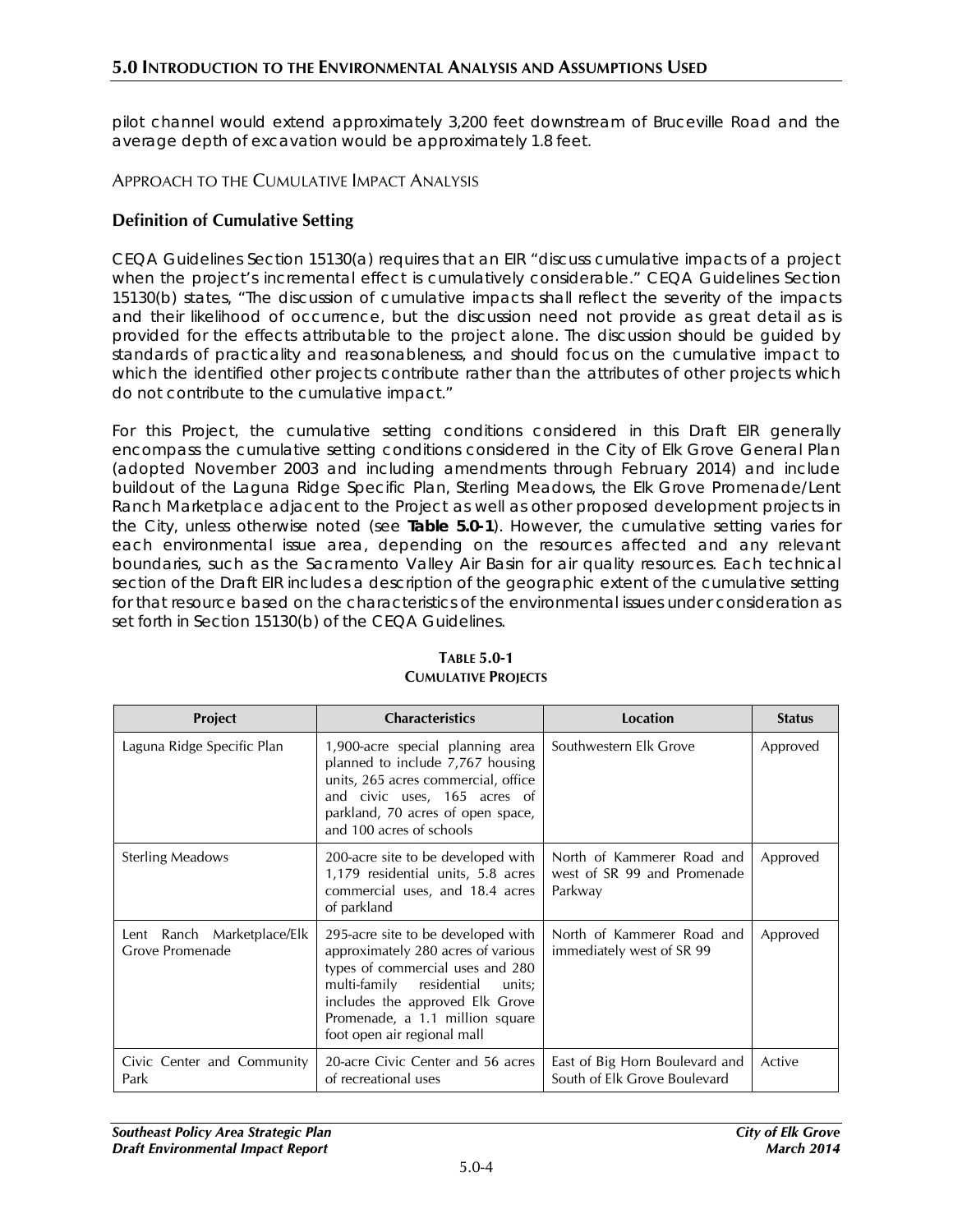| Project                                              | <b>Characteristics</b>                                                                      | <b>Location</b>                                | <b>Status</b> |
|------------------------------------------------------|---------------------------------------------------------------------------------------------|------------------------------------------------|---------------|
| Silverado Village                                    | Subdivision<br>Tentative<br>Rezone,<br>Map, and Special Plan area                           | Waterman<br>Road<br><b>Bond</b><br>and<br>Road | Active        |
| <b>Sheldon Park Estates</b>                          | Tentative Subdivision Map and<br>Rezone                                                     | 9345 Sheldon Road and 8643<br>Waterman Road    | Active        |
| Calvine Meadows                                      | Rezone and Tentative Subdivision<br>Map                                                     | 9450 Calvine Road                              | Active        |
| Souza Dairy                                          | Rezone and Tentative Subdivision<br>and Large Lot Maps                                      | 10220 W. Stockton Boulevard                    | Active        |
| Poppy Keys North (formerly<br>Reardon 40)            | General Plan Amendment, Specific<br>Plan Amendment. Rezone and<br>Tentative Subdivision Map | Poppy Ridge Road (LRSP)                        | Active        |
| Triangle Point 8                                     | Plan<br>Amendment.<br>General<br>Rezone, Tentative Parcel Map and<br>Design Review          | 9430 Mosher Road                               |               |
| HO Map                                               | Rezone and Tentative Parcel Map                                                             | 8706 Grant Line Road                           | Active        |
| Elk Grove American Muslim<br><b>Community Center</b> | Condition Amendment to CUP                                                                  | 9011 Elk Grove Florin Road                     | Active        |
| Springs<br>Laguna<br>Corporate<br>Center Phase 4     | Design Review                                                                               | Longleaf Drive and<br>Monetta<br>Drive         | Active        |
| <b>Dibenedetto Estates</b>                           | Tentative Subdivision Map                                                                   | Elk Grove Boulevard                            | Active        |
| <b>Stathos Cove</b>                                  | Tentative Subdivision Map and<br>Rezone                                                     | 6901 Elk Grove Boulevard                       | Active        |

*Source: City of Elk Grove 2014*

## **Consideration of Cumulative Impacts**

Each technical section in the Draft EIR considers whether the Project's effect on anticipated cumulative setting conditions is cumulatively considerable (i.e., a significant effect). The determination of whether the Project's impact on cumulative conditions is considerable is based on applicable public agency standards, consultation with public agencies, and/or expert opinion. Section 6.0, Cumulative Impacts Summary, provides a summary of the cumulative impacts associated with the development of the Project.

The City had proposed an amendment to the City's Sphere of Influence (SOI) that would have added approximately 7,900 acres to the City's SOI in the areas generally south of Kammerer Road and Grant Line Road. In November 2013, the City withdrew the application from consideration by the Sacramento Local Area Formation Commission (LAFCo) and is not considered a reasonably foreseeable project for cumulative conditions. Therefore, this EIR does not assume City-related development in those areas.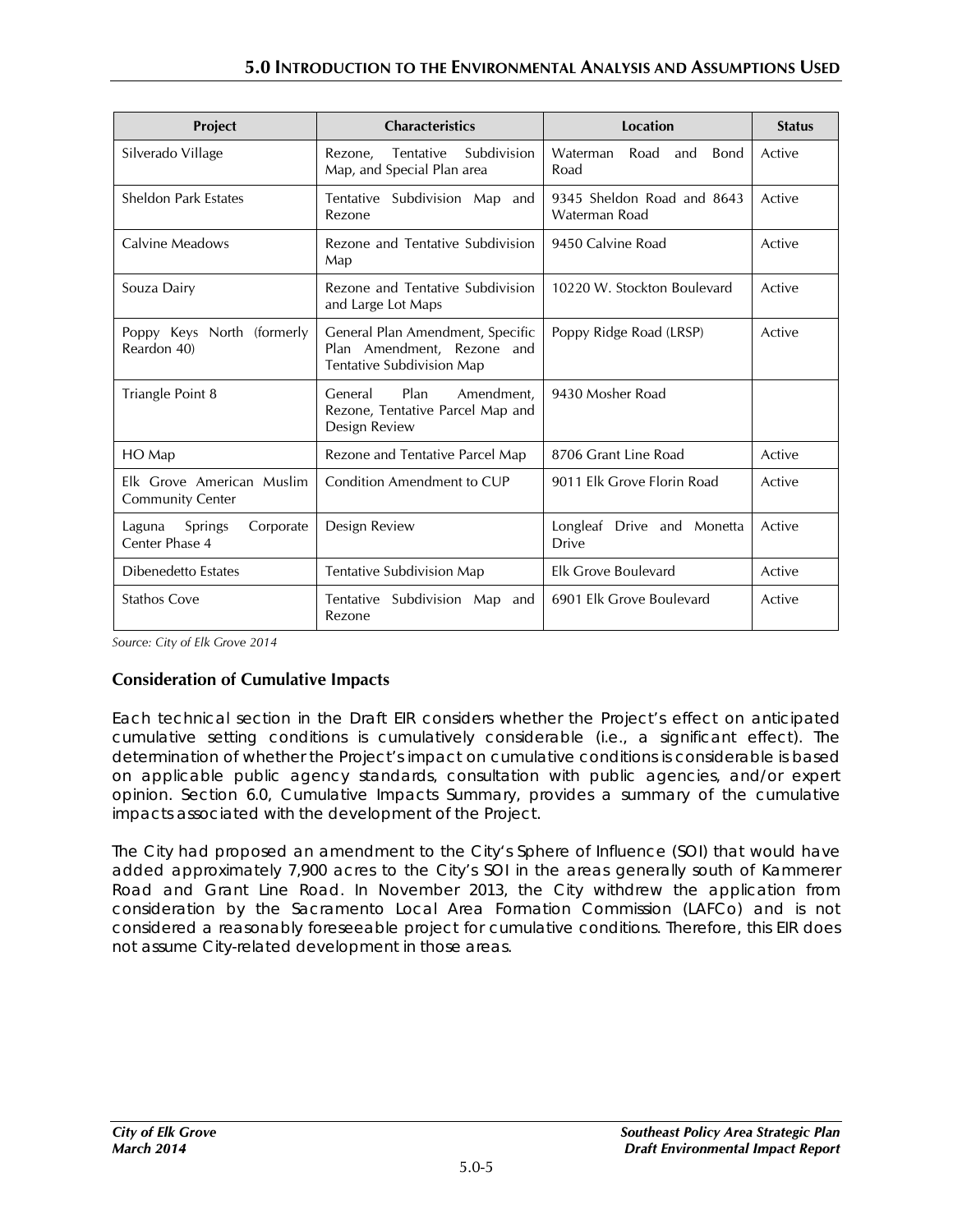## EFFECTS FOUND NOT TO BE SIGNIFICANT

As discussed in the Notice of Preparation prepared for the proposed Project (see **Appendix A**), the following issue areas were determined to result in no impact or less than significant impacts and will not be further evaluated in the EIR.

- Seiche, tsunami, and mudflow
- Mineral resources
- Airports, airstrips, and air traffic patterns
- Use of septic systems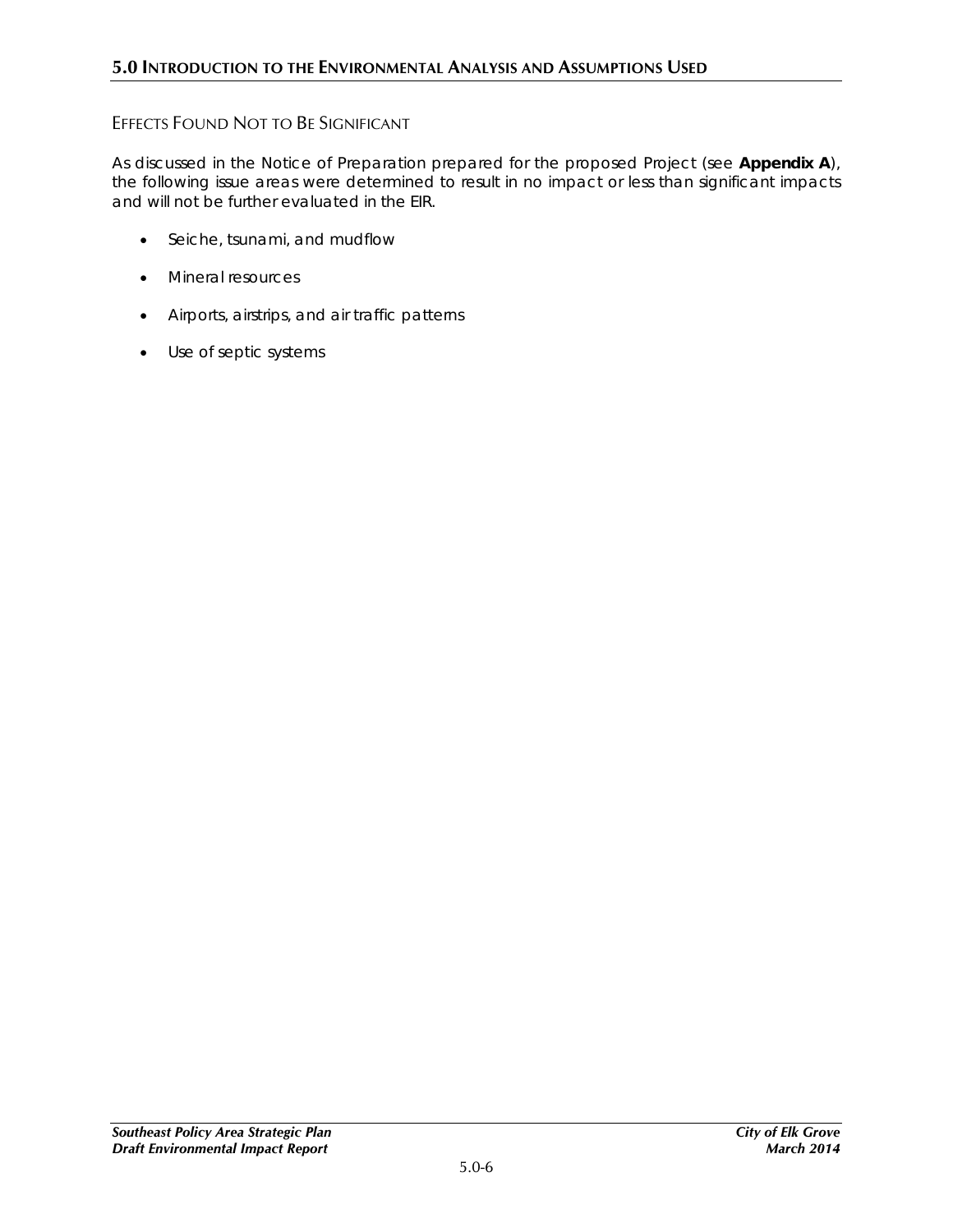# **REFERENCES**

City of Elk Grove. 2014. *Planning Department Active Project Report*. http://www.egplanning.org/projects/active-project-report-02-13-14.pdf